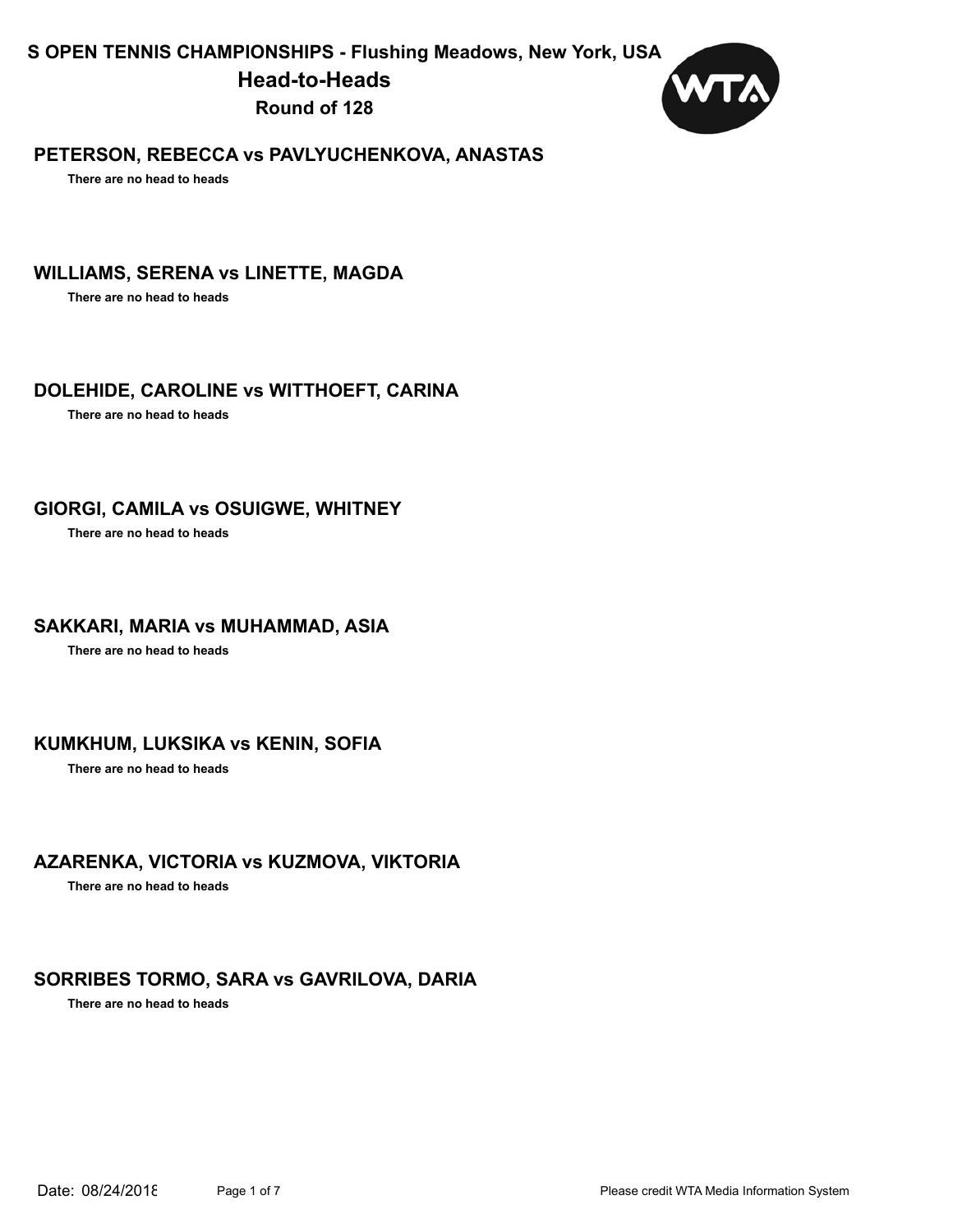**S OPEN TENNIS CHAMPIONSHIPS - Flushing Meadows, New York, USA Head-to-Heads**



#### **KOZLOVA, KATERYNA vs ARRUABARRENA, LARA**

**There are no head to heads** 

### **HERCOG, POLONA vs LIU, CLAIRE**

**There are no head to heads** 

### **RYBARIKOVA, MAGDALENA vs WANG, QIANG**

**There are no head to heads** 

#### **BRADY, JENNIFER vs BEGU, IRINA-CAMELIA**

**There are no head to heads** 

### **VICKERY, SACHIA vs SVITOLINA, ELINA**

**There are no head to heads** 

### **MLADENOVIC, KRISTINA vs ZIDANSEK, TAMARA**

**There are no head to heads** 

### **PUTINTSEVA, YULIA vs PERA, BERNARDA**

**There are no head to heads** 

### **ALEXANDROVA, EKATERINA vs HSIEH, SU-WEI**

**There are no head to heads**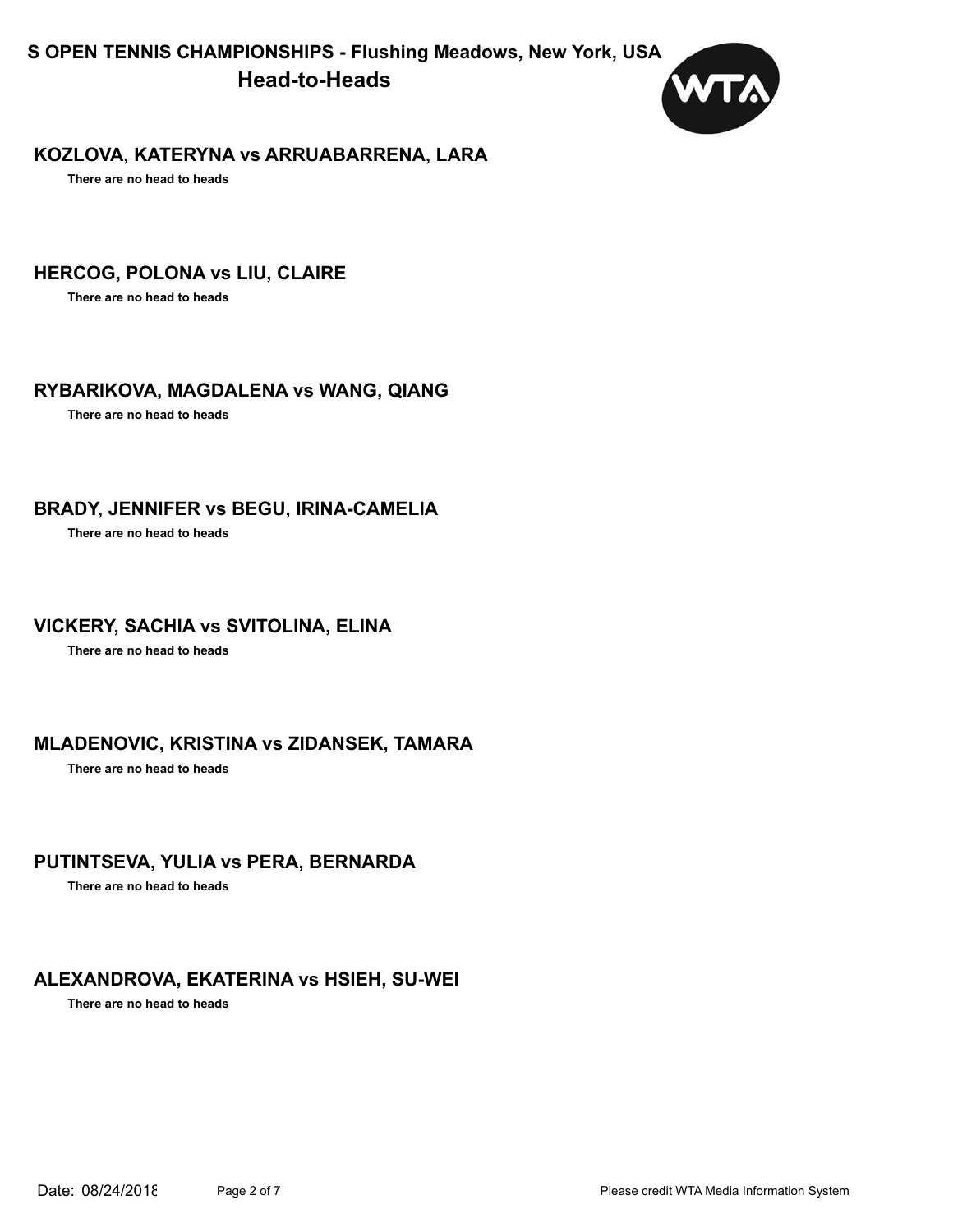**S OPEN TENNIS CHAMPIONSHIPS - Flushing Meadows, New York, USA Head-to-Heads**



#### **GASPARYAN, MARGARITA vs KERBER, ANGELIQUE**

**There are no head to heads** 

#### **COLLINS, DANIELLE vs SABALENKA, ARYNA**

**There are no head to heads** 

#### **SASNOVICH, ALIAKSANDRA vs BENCIC, BELINDA**

**There are no head to heads** 

#### **VONDROUSOVA, MARKETA vs BUZARNESCU, MIHAELA**

**There are no head to heads** 

### **CABRERA, LIZETTE vs TOMLJANOVIC, AJLA**

**There are no head to heads** 

### **LAPKO, VERA vs BONDARENKO, KATERYNA LAPKO, VERA 1 - 0**

**rank** 

| Year | <b>Tournament Name</b> | Surface I-O Round Winner |  |                    | rank . | seed | rank | seed Scores        |
|------|------------------------|--------------------------|--|--------------------|--------|------|------|--------------------|
|      | 2018 INDIAN WELLS      | HARD                     |  | O Q R64 LAPKO VERA |        |      |      | 131 * 74 7 6-0 6-3 |

#### **KUZNETSOVA, SVETLANA vs WILLIAMS, VENUS** Both Have Equal Wins 5 - 5

# **rank**

**rank** 

| Year | <b>Tournament Name</b>    | <b>Surface</b> | I-O- | Round           | Winner                 | rank _<br>seed  |         | rank<br>seed |                | <b>Scores</b>        |
|------|---------------------------|----------------|------|-----------------|------------------------|-----------------|---------|--------------|----------------|----------------------|
| 2003 | AUSTRALIAN OPEN           | <b>HARD</b>    | O    |                 | R128 WILLIAMS, VENUS   | $2^{\circ}$     | -2      | 45           |                | $6-4$ $6-2$          |
| 2004 | <b>DUBAI</b>              | <b>HARD</b>    | O    | Q               | KUZNETSOVA, SVETLAN/   | 29              | *       | 18           | $\overline{2}$ | $6-2$ 6-3            |
| 2004 | <b>WARSAW</b>             | <b>CLAY</b>    | O    | F               | <b>WILLIAMS, VENUS</b> | 13              | 2       | 14           | 4              | $6-1$ 6-4            |
| 2006 | <b>WARSAW</b>             | <b>CLAY</b>    | O    | Q               | KUZNETSOVA, SVETLAN/   | 10              | 4       | 13           | 7              | $6-4$ 6-2            |
| 2007 | <b>WARSAW</b>             | <b>CLAY</b>    | O    | Q               | KUZNETSOVA, SVETLAN/   | 5               | 3       | 22           | *              | $3-6$ 6-3 6-4        |
| 2007 | <b>WIMBLEDON</b>          | <b>GRASS</b>   | O    | Q               | <b>WILLIAMS, VENUS</b> | 31 23           |         | 5            | 5              | $6-3$ $6-4$          |
| 2008 | MIAMI                     | <b>HARD</b>    | O    | Q               | KUZNETSOVA, SVETLAN/   | 4               | - 3     | 7            | 6              | $6-4$ 6-4            |
| 2009 | <b>TOUR CHAMPIONSHIPS</b> | <b>HARD</b>    | O    | Q               | <b>WILLIAMS, VENUS</b> | 7               | $\star$ | 3            | $\star$        | $6-2$ $6-7(3)$ $6-4$ |
| 2016 | <b>WUHAN</b>              | <b>HARD</b>    | O    | R <sub>16</sub> | KUZNETSOVA, SVETLAN/   | 10              | - 9     | 7            | 6              | $6-2$ $6-2$          |
| 2017 | MIAMI                     | <b>HARD</b>    | O    | R <sub>16</sub> | <b>WILLIAMS, VENUS</b> | 12 <sup>2</sup> | 11      |              |                | $6-3$ 7-6(4)         |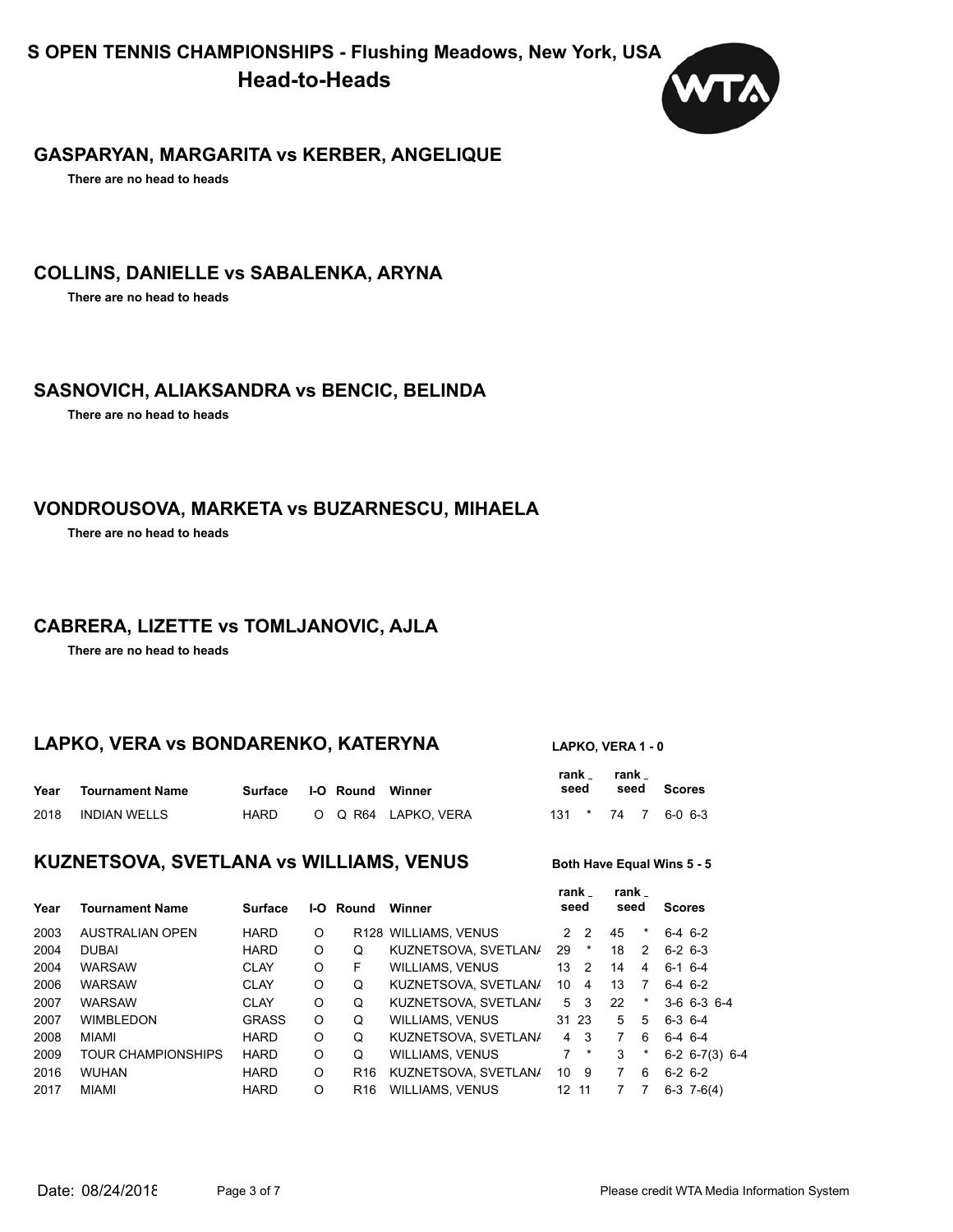### **KEYS, MADISON VS PARMENTIER, PAULINE** KEYS, MADISON 1 - 0



#### **STOSUR, SAMANTHA VS WOZNIACKI, CAROLINE WOZNIACKI, CAROLINE 7 - 5**

**rank** 

**rank** 

**rank** 

| <b>Tournament Name</b>    | <b>Surface</b> | I-O |                 | Winner                     |                |                | seed |            | <b>Scores</b>        |  |
|---------------------------|----------------|-----|-----------------|----------------------------|----------------|----------------|------|------------|----------------------|--|
| <b>EASTBOURNE</b>         | <b>GRASS</b>   | O   | Q               | STOSUR, SAMANTHA           | 157            | *              | 32   | *          | $7-6(3)$ 6-4         |  |
| PONTE VEDRA BEACH         | <b>CLAY</b>    | O   | R32             | WOZNIACKI, CAROLINE        | 12             | $\overline{2}$ | 31   | $^{\star}$ | $6-3$ $6-7(4)$ $6-1$ |  |
| <b>EASTBOURNE</b>         | <b>GRASS</b>   | O   | R <sub>16</sub> | <b>WOZNIACKI, CAROLINE</b> | 9              | -6             | 18   | *          | $6-1$ 5-7 $6-1$      |  |
| <b>OSAKA</b>              | <b>HARD</b>    | O   | S               | STOSUR, SAMANTHA           | 15             | -3             | 6    |            | $6-0$ 4-6 6-4        |  |
| <b>TOUR CHAMPIONSHIPS</b> | <b>HARD</b>    | O   | Q               | STOSUR, SAMANTHA           | $\overline{7}$ | -5             |      |            | $6-4$ 6-3            |  |
| <b>MOSCOW</b>             | <b>HARD</b>    |     | F               | <b>WOZNIACKI, CAROLINE</b> | 11             | 3              | 9    |            | $6-2$ 4-6 7-5        |  |
| <b>EASTBOURNE</b>         | <b>GRASS</b>   | O   | R32             | <b>WOZNIACKI, CAROLINE</b> | 16             | -8             | 17   | *          | $7-5$ 6-4            |  |
| <b>BEIJING</b>            | <b>HARD</b>    | O   | R32             | STOSUR, SAMANTHA           | 21             | $\ast$         | 8    | 6          | $6-4$ 7 $-6(9)$      |  |
| <b>DUBAI</b>              | <b>HARD</b>    | O   | R32             | <b>WOZNIACKI, CAROLINE</b> | 5              | 3              | 25   | *          | $4-6$ 6-1 7-5        |  |
| <b>EASTBOURNE</b>         | <b>GRASS</b>   | O   | R32             | <b>WOZNIACKI, CAROLINE</b> | 37             | $\ast$         | 16   | 7          | $6-2$ $6-1$          |  |
| <b>WASHINGTON DC</b>      | <b>HARD</b>    | O   | R <sub>16</sub> | STOSUR, SAMANTHA           | 14             | $\overline{1}$ | 58   | *          | 5-7 4-3 RET          |  |
| <b>WUHAN</b>              | <b>HARD</b>    | O   | R <sub>64</sub> | <b>WOZNIACKI, CAROLINE</b> | 22             | *              | 19   | 16         | $6-3$ $6-2$          |  |
|                           |                |     |                 | Round                      |                |                | seed |            |                      |  |

#### **FLIPKENS, KIRSTEN vs VANDEWEGHE, COCO VANDEWEGHE, COCO 2 - 0**

#### **Scores seed Year Tournament Name seed Surface I-O Round Winner** 2015 AUCKLAND HARD O R16 VANDEWEGHE, COCO 38 7 49 \* 6-1 6-7(5) 7-5 2016 DOHA HARD O R64 VANDEWEGHE, COCO 43 \* 71 \* 7-5 6-2

#### **RADWANSKA, AGNIESZKA vs MARIA, TATJANA RADWANSKA, AGNIESZKA 3 - 0**

#### **Scores seed Year Tournament Name seed Surface I-O Round Winner** 2007 STOCKHOLM HARD O R32 RADWANSKA, AGNIESZI 2010 AUSTRALIAN OPEN HARD O R128 RADWANSKA, AGNIESZI 2016 TIANJIN HARD O R32 RADWANSKA, AGNIESZI

### **MARTIC, PETRA VS SAFAROVA, LUCIE** SAFAROVA, LUCIE 2 - 1

| Year | Tournament Name | Surface |         | <b>I-O Round Winner</b> |                    | .<br>seed | . |  | seed Scores            |
|------|-----------------|---------|---------|-------------------------|--------------------|-----------|---|--|------------------------|
| 2009 | BUDAPEST        | CLAY    | $\circ$ |                         | R32 MARTIC. PETRA  |           |   |  | 135 * 47 8 7-6(5) 6-0  |
| 2011 | COPENHAGEN      | HARD.   |         |                         | I S SAFAROVA LUCIE |           |   |  | 38 4 112 * 1-6 6-4 6-2 |
| 2012 | DUBAI           | HARD.   | $\circ$ |                         | R32 SAFAROVA LUCIE | $25$ *    |   |  | 66 * 6-3 5-7 6-3       |

#### **PETKOVIC, ANDREA VS OSTAPENKO, JELENA** OSTAPENKO, JELENA 1 - 0

| Year | <b>Tournament Name</b> | Surface     | <b>I-O Round Winner</b> |                      | rank.<br>rank <sub>–</sub><br>seed<br>seed |  | <b>Scores</b> |                       |
|------|------------------------|-------------|-------------------------|----------------------|--------------------------------------------|--|---------------|-----------------------|
| 2016 | <b>DOHA</b>            | <b>HARD</b> |                         | O S OSTAPENKO JELENA |                                            |  |               | 88 * 27 * 7-5 1-0 RET |

| rank <sub>-</sub><br>seed |         | rank <sub>-</sub> | seed | Scores |                    |  |
|---------------------------|---------|-------------------|------|--------|--------------------|--|
| 38                        | - 7     | 49                | *    |        | $6-1$ $6-7(5)$ 7-5 |  |
| 43                        | $\star$ | 71                | *    |        | $7-56-2$           |  |

|    |              | rank<br>seed   | rank<br>seed |         | <b>Scores</b> |         |
|----|--------------|----------------|--------------|---------|---------------|---------|
| K, | $35 \quad 2$ |                | 95           | $\star$ | $6-2$ $6-1$   |         |
| K, | 10 10        |                | -70          | *       | $6-1$ $6-0$   |         |
| K, | 3            | $\overline{1}$ | 109          | *       |               | 6-1 6-2 |

| rank _<br>seed |          | rank _<br>seed |   | <b>Scores</b> |                |  |
|----------------|----------|----------------|---|---------------|----------------|--|
| 35             | $\star$  | 47             |   | 8 7-6(5) 6-0  |                |  |
| 38             | 4        | 112            | * |               | $1-6$ 6-4 6-   |  |
| 25             | $^\star$ | 66             | * |               | $6-3$ 5-7 $6-$ |  |

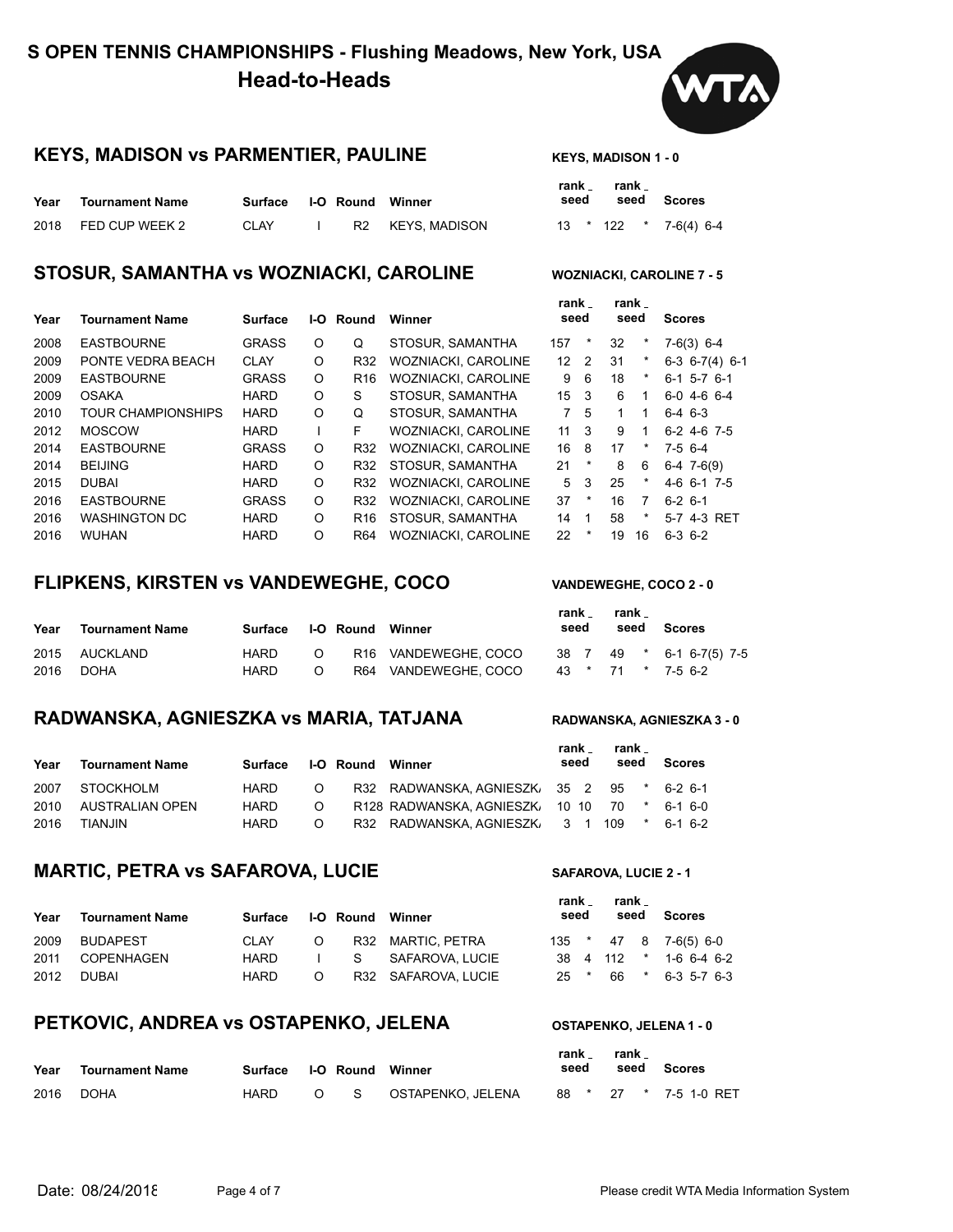

### **OSAKA, NAOMI VS SIEGEMUND, LAURA** SIEGEMUND, LAURA 2-1

| Year | Tournament Name   | Surface I-O Round Winner |         |                         | rank _<br>seed | rank <sub>-</sub> | seed Scores         |                       |
|------|-------------------|--------------------------|---------|-------------------------|----------------|-------------------|---------------------|-----------------------|
|      | 2016 INDIAN WELLS | HARD                     |         | O Q R32 SIEGEMUND LAURA |                |                   | 79 7 106 17 6-2 6-3 |                       |
| 2017 | ROME              | <b>CLAY</b>              |         | O R64 SIEGEMUND LAURA   |                |                   | $32 * 49 * 6-26-4$  |                       |
|      | 2018 CHARLESTON   | CLAY                     | $\circ$ | R32 OSAKA NAOMI         |                |                   |                     | 21 10 74 * 6-3 7-6(8) |

#### **KING, VANIA vs VIKHLYANTSEVA, NATALIA VIKHLYANTSEVA, NATALIA 1 - 0**

| Year | Tournament Name | Surface I-O Round Winner |        |                                              | rank<br>seed | rank | seed Scores |
|------|-----------------|--------------------------|--------|----------------------------------------------|--------------|------|-------------|
| 2017 | AUSTRALIAN OPEN | HARD                     | $\cap$ | R128 VIKHLYANTSEVA NATALI 129 * 75 * 6-3 6-2 |              |      |             |

#### **BACSINSZKY, TIMEA VS KRUNIC, ALEKSANDRA** BACSINSZKY, TIMEA 1 - 0

| Year | <b>Tournament Name</b> | Surface I-O Round Winner |   |                   | rank<br>seed | rank | seed Scores         |
|------|------------------------|--------------------------|---|-------------------|--------------|------|---------------------|
|      | 2014 KREUZLINGEN       | CARPFT I                 | റ | BACSINSZKY. TIMEA |              |      | 195 5 152 1 7-5 6-4 |

#### **CORNET, ALIZÉ vs LARSSON, JOHANNA CORNET, ALIZÉ 2 - 0**

| Year | <b>Tournament Name</b> |      | Surface I-O Round Winner |  |                   | rank .<br>seed |  | rank |  | seed Scores           |  |  |
|------|------------------------|------|--------------------------|--|-------------------|----------------|--|------|--|-----------------------|--|--|
|      | 2016 HOBART            | HARD |                          |  | O S CORNET. ALIZÉ |                |  |      |  | 42 7 54 * 6-1 6-1     |  |  |
|      | 2016 OLYMPICS          | HARD | ∩                        |  | R64 CORNET ALIZÉ  |                |  |      |  | 48 * 70 * 6-1 2-6 6-3 |  |  |

#### **MUGURUZA, GARBIÑE VS ZHANG, SHUAI Both Have Equal Wins 1 - 1**

| Year | <b>Tournament Name</b> | Surface I-O Round Winner |          |                       | rank _<br>seed | rank <sub>-</sub> | seed | Scores                    |
|------|------------------------|--------------------------|----------|-----------------------|----------------|-------------------|------|---------------------------|
| 2017 | DOHA                   | HARD                     | $\circ$  | R16 ZHANG. SHUAI      |                |                   |      | $31 * 7 5 7-6(3) 3-6 7-5$ |
| 2017 | MIAMI                  | HARD                     | $\Omega$ | R32 MUGURUZA, GARBIÑE |                |                   |      | 6 6 33 30 4-6 6-2 6-2     |

### **PUIG, MONICA VS VOEGELE, STEFANIE** PUIG, MONICA 4 - 2

2012 POITIERS HARD I Q PUIG, MONICA

2013 PARIS HARD I Q Q VOEGELE, STEFANIE 100 \* 115 \* 6-4 6-2 2014 BIRMINGHAM GRASS O R64 PUIG, MONICA 2015 PATTAYA CITY **HARD O R32 PUIG, MONICA** 2018 MONTERREY HARD O R16 PUIG, MONICA 2018 CINCINNATI HARD O Q R64 VOEGELE, STEFANIE

| Year | <b>Tournament Name</b> |       | Surface I-O Round Winner |               | rank <sub>–</sub><br>seed | rank .<br>seed | Scores                  |
|------|------------------------|-------|--------------------------|---------------|---------------------------|----------------|-------------------------|
|      |                        |       |                          |               |                           |                |                         |
| 2012 | <b>POITIERS</b>        | HARD. |                          | O PHIG MONICA |                           |                | $147$ * $121$ * 6.2 6.4 |

| 147 |                | * 121 | $\star$    | $6-2$ 6-4        |
|-----|----------------|-------|------------|------------------|
| 100 |                | * 115 | *          | 6-4 6-2          |
|     | 50 12          | - 76  | $^{\star}$ | $6-7(3)$ 6-2 6-2 |
| 60  | $\overline{7}$ | 94    | $\star$    | $6-2$ 7-6(4)     |
| 68  | 5              | 124   | $\star$    | 6-4 6-3          |
| 77. | $\star$        |       | 70 22      | $6-2$ $6-0$      |
|     |                |       |            |                  |

### **CIRSTEA, SORANA vs RISKE, ALISON CIRSTEA, SORANA 3 - 2**

| <b>Tournament Name</b> | Surface                           |         |  |                                                                                                                                             |                      |         | Scores                                                                 |
|------------------------|-----------------------------------|---------|--|---------------------------------------------------------------------------------------------------------------------------------------------|----------------------|---------|------------------------------------------------------------------------|
| US OPEN                | HARD                              |         |  |                                                                                                                                             |                      |         |                                                                        |
|                        | HARD                              | $\circ$ |  |                                                                                                                                             |                      |         | 3-6 6-2 6-3                                                            |
| PATTAYA CITY           | HARD                              | $\circ$ |  |                                                                                                                                             | 47                   | $\star$ | $6-3$ 6-4                                                              |
|                        | <b>HARD</b>                       | $\circ$ |  |                                                                                                                                             |                      | $\star$ | $6-2$ 7-6(2)                                                           |
|                        | WASHINGTON, DC<br>AUSTRALIAN OPEN |         |  | <b>I-O Round Winner</b><br>O Q R128 RISKE, ALISON<br>R <sub>16</sub> CIRSTEA SORANA<br>R <sub>16</sub> CIRSTEA SORANA<br>R32 CIRSTEA SORANA | rank<br>seed<br>23 3 | 78 *    | rank<br>seed<br>$3999$ * 138 30 6-2 7-6(4)<br>$\star$<br>28 5 96<br>42 |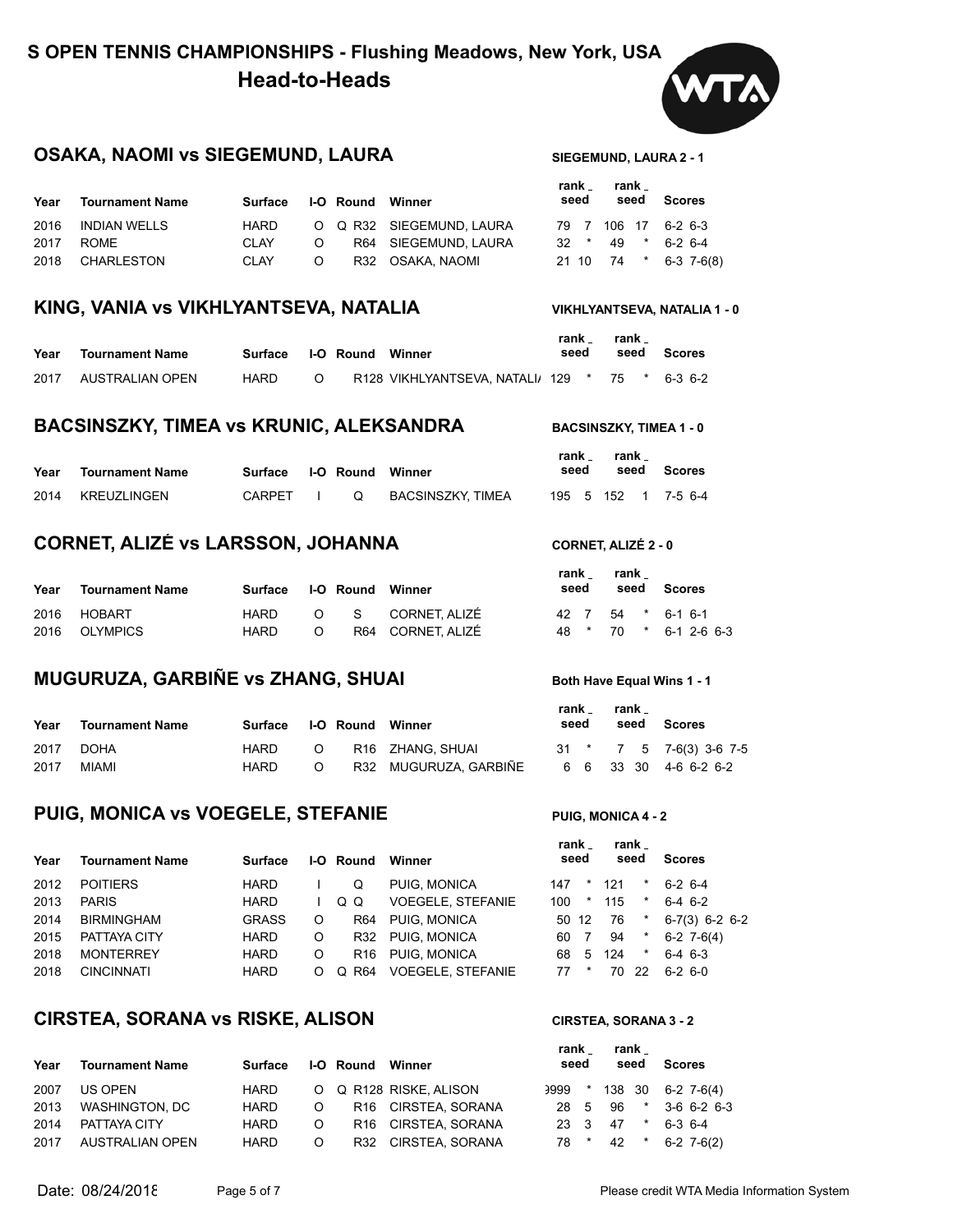# **S OPEN TENNIS CHAMPIONSHIPS - Flushing Meadows, New York, USA Head-to-Heads**

### **CIRSTEA, SORANA vs RISKE, ALISON CIRSTEA, SORANA 3 - 2**

| Year | Tournament Name | Surface I-O Round Winner |   |               | rank<br>seed | rank | seed S |  |
|------|-----------------|--------------------------|---|---------------|--------------|------|--------|--|
|      | 2018 NÜRNBERG   | CLAY                     | O | RISKE. ALISON | 105 * 45 6 2 |      |        |  |

#### **KVITOVA, PETRA VS WICKMAYER, YANINA KVITOVA, PETRA 5-4**

| Year | Tournament Name   | <b>Surface</b> | I-O | Round          | Winner            | seed |                |     | seed    | <b>Scores</b>    |
|------|-------------------|----------------|-----|----------------|-------------------|------|----------------|-----|---------|------------------|
| 2008 | <b>MONZON</b>     | <b>HARD</b>    | O   | F              | KVITOVA, PETRA    | 123  | *              | 139 | *       | $2-6$ 6-4 7-5    |
| 2009 | <b>ESTORIL</b>    | <b>CLAY</b>    | O   | R32            | WICKMAYER, YANINA | 88   | $\ast$         | 50  | 5       | $6-2$ 6-4        |
| 2009 | US OPEN           | <b>HARD</b>    | O   | R16            | WICKMAYER, YANINA | 50   | $\ast$         | 72  | $\ast$  | $4-6$ 6-4 7-5    |
| 2009 | <b>LINZ</b>       | <b>HARD</b>    |     | F.             | WICKMAYER, YANINA | 24   | - 3            | 55  | *       | $6-3$ 6-4        |
| 2011 | <b>PARIS</b>      | <b>HARD</b>    |     | Q              | KVITOVA, PETRA    | 18   | $\overline{4}$ | 26  |         | $5-7$ 6-3 7-6(3) |
| 2011 | FED CUP WEEK 2    | <b>HARD</b>    |     | R <sub>2</sub> | KVITOVA, PETRA    | 18   | $\ast$         | 23  | $\star$ | $5-7$ 6-4 6-2    |
| 2011 | <b>WIMBLEDON</b>  | <b>GRASS</b>   | O   | R16            | KVITOVA, PETRA    | 8    | 8              | 19  | 19      | $6 - 0 6 - 2$    |
| 2013 | <b>MADRID</b>     | <b>CLAY</b>    | O   | R64            | KVITOVA, PETRA    | 8    | -8             | 37  | *       | $4-6$ 7-5 6-4    |
| 2013 | <b>EASTBOURNE</b> | <b>GRASS</b>   | O   | R16            | WICKMAYER, YANINA | 51   | *              | 8   | 4       | $3-6$ 6-4 7-5    |

#### **STEPHENS, SLOANE vs RODINA, EVGENIYA STEPHENS, SLOANE 1 - 0**

| Year | <b>Tournament Name</b> | Surface I-O Round Winner |  |                         | TAIIN –<br>seed | $I$ alin $\sim$ | seed Scores            |
|------|------------------------|--------------------------|--|-------------------------|-----------------|-----------------|------------------------|
| 2011 | MIAMI                  | HARD                     |  | O Q R64 STEPHENS SLOANE |                 |                 | 192 * 76 4 3-6 6-4 6-3 |

### **GARCIA, CAROLINE VS KONTA, JOHANNA KONTA, JOHANNA 3-2**

| Year | <b>Tournament Name</b> | Surface      |         |    | <b>I-O Round Winner</b> | .<br>seed | .<br>seed                  | <b>Scores</b>              |
|------|------------------------|--------------|---------|----|-------------------------|-----------|----------------------------|----------------------------|
| 2016 | MADRID                 | <b>CLAY</b>  | $\circ$ |    | R64 GARCIA, CAROLINE    | 49 *      | 22 <sub>2</sub><br>$\star$ | 6-4 2-1 RET                |
| 2016 | OLYMPICS               | HARD         | $\circ$ |    | R32 KONTA, JOHANNA      | $13$ *    | $31 \quad ^*$              | $6-2$ 6-3                  |
| 2016 | ZHUHAI                 | HARD         | $\circ$ | R1 | KONTA. JOHANNA          | 10 1      |                            | 23 11 6-2 6-2              |
| 2017 | <b>INDIAN WELLS</b>    | <b>HARD</b>  | $\circ$ |    | R32 GARCIA CAROLINE     |           |                            | 25 21 11 11 3-6 6-3 7-6(1) |
| 2017 | <b>WIMBLEDON</b>       | <b>GRASS</b> | $\circ$ |    | R16 KONTA, JOHANNA      |           |                            | 7 6 22 21 7-6(3) 4-6 6-4   |
|      |                        |              |         |    |                         |           |                            |                            |

#### **DIYAS, ZARINA vs PLISKOVA, KAROLINA PLISKOVA, KAROLINA 2 - 0**

| Year | <b>Tournament Name</b> | Surface      |   | <b>I-O Round Winner</b> | $\sim$<br>seed | seed | Scores                        |
|------|------------------------|--------------|---|-------------------------|----------------|------|-------------------------------|
| 2015 | BIRMINGHAM             | <b>GRASS</b> | ∩ | R16 PLISKOVA, KAROLINA  |                |      | $12 \t6 \t34 \t* \t6-2 \t6-2$ |
| 2018 | MIAMI                  | <b>HARD</b>  | റ | R16 PLISKOVA KAROLINA   |                |      | 6 5 56 * 6-2 2-1 RET          |

#### **BERTENS, KIKI VS PLISKOVA, KRISTYNA** BERTENS, KIKI 2 - 0

| Year     | <b>Tournament Name</b> | Surface I-O Round Winner |  |                     | seed | $1$ Gill $\sim$ $1$ Gill $\sim$ | seed Scores             |
|----------|------------------------|--------------------------|--|---------------------|------|---------------------------------|-------------------------|
|          | 2010 TORHOUT 2         | HARD                     |  | O Q Q BERTENS. KIKI |      |                                 | 265 7 221 3 6-3 6-2     |
| 2012 FES |                        | CLAY                     |  | O Q Q BERTENS. KIKI |      |                                 | 149 * 151 * 6-1 4-6 6-4 |



|      |         | rank rank |                   |  |  |
|------|---------|-----------|-------------------|--|--|
| seed |         |           | seed Scores       |  |  |
| 05   | $\star$ | 45        | 6 2-6 7-5 1-0 RET |  |  |

| rank<br>seed |          |     | rank<br>seed | <b>Scores</b> |               |                |
|--------------|----------|-----|--------------|---------------|---------------|----------------|
| 123          | *        | 139 | $\star$      |               | 2-6 6-4 7-5   |                |
| 88           | *        | 50  | 5            | ჩ-2 ჩ-4       |               |                |
| 50           | $^\star$ | 72  | $^\star$     |               | 4-6 6-4 7-5   |                |
| 24           | 3        | 55  | $\star$      | $6-3$ $6-4$   |               |                |
| 18           | 4        | 26  | 7            |               |               | 5-7 6-3 7-6(3) |
| 18           | *        | 23  | $\star$      |               | $5-7$ 6-4 6-2 |                |
| 8            | 8        | 19  | 19           | 6-0 6-2       |               |                |
| 8            | 8        | 37  | *            |               | 4-6 7-5 6-4   |                |
| 51           | *        | 8   | 4            |               | $3-6$ 6-4 7-5 |                |
|              |          |     |              |               |               |                |

| rank _<br>seed |         | rank _ | seed Scores                    |  |
|----------------|---------|--------|--------------------------------|--|
| 192            | $\star$ | 76     | $4\quad 3-6\quad 6-4\quad 6-3$ |  |

|              | rank rank<br>seed seed |         | <b>Scores</b>              |
|--------------|------------------------|---------|----------------------------|
| 49 *         | 22                     | $\star$ | 6-4 2-1 RET                |
| $13 *$       |                        | $31 *$  | $6 - 26 - 3$               |
| $10 \quad 1$ |                        |         | 23 11 6-2 6-2              |
|              |                        |         | 25 21 11 11 3-6 6-3 7-6(1) |
|              |                        |         | 7 6 22 21 7-6(3) 4-6 6-4   |

| rank<br>seed |     |         |                      |  |                                       |
|--------------|-----|---------|----------------------|--|---------------------------------------|
| 126          | -34 |         |                      |  |                                       |
| 65           | -56 | $\star$ |                      |  |                                       |
|              |     |         | rank<br>$\mathbf{r}$ |  | seed Scores<br>6-2 6-2<br>6-2 2-1 RET |

**rank** 

**rank**